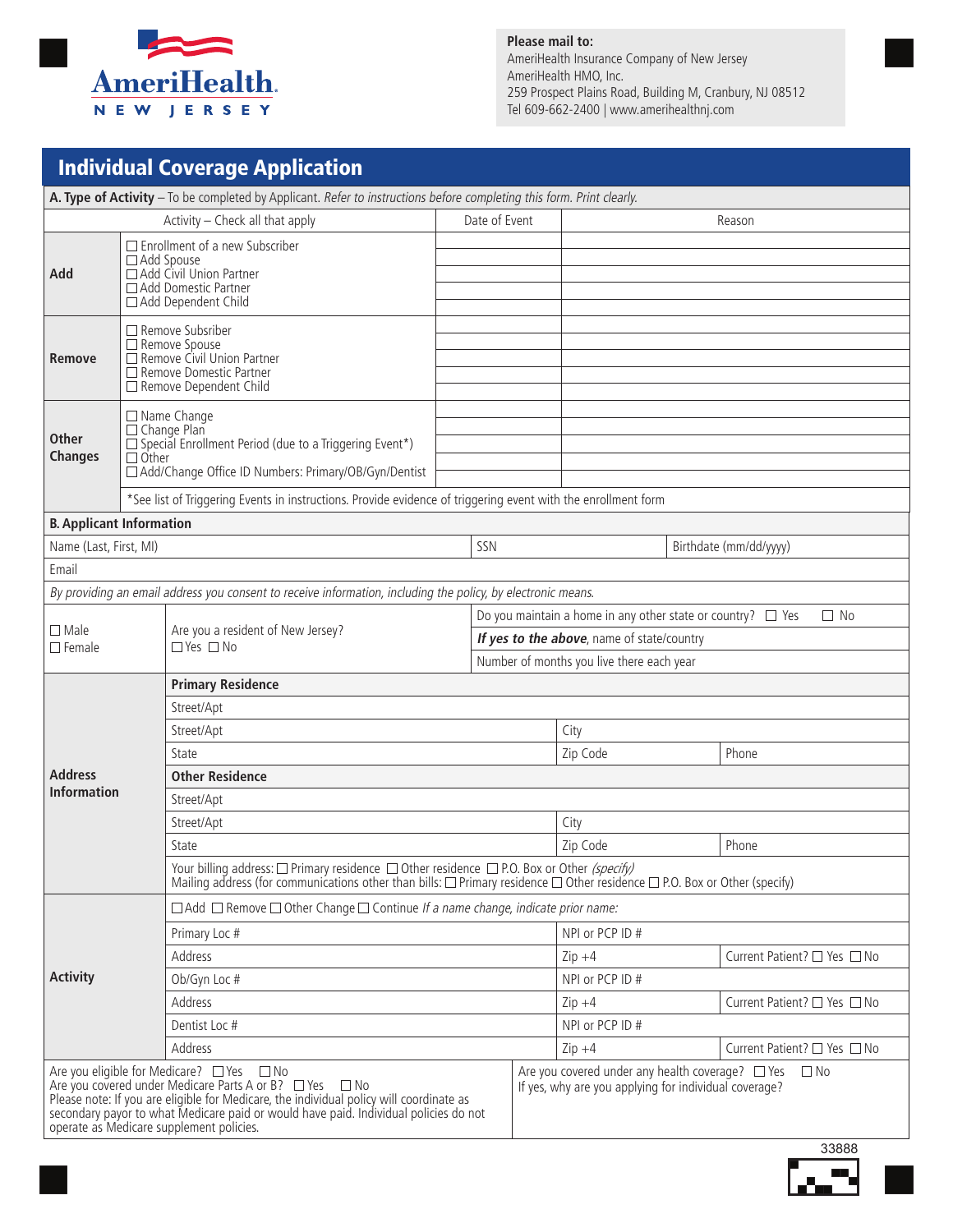# Individual Coverage Application

| <b>C. Medical Plan Options:</b>                                                                                                                                                                                                                                                                                                              |                                                         |  |  |  |  |
|----------------------------------------------------------------------------------------------------------------------------------------------------------------------------------------------------------------------------------------------------------------------------------------------------------------------------------------------|---------------------------------------------------------|--|--|--|--|
| <b>Catastrophic Portfolio</b>                                                                                                                                                                                                                                                                                                                |                                                         |  |  |  |  |
| <b>Select Plan</b>                                                                                                                                                                                                                                                                                                                           |                                                         |  |  |  |  |
| П                                                                                                                                                                                                                                                                                                                                            | Local Value Simple Saver                                |  |  |  |  |
| <b>Bronze Portfolio</b>                                                                                                                                                                                                                                                                                                                      |                                                         |  |  |  |  |
| $\Box$                                                                                                                                                                                                                                                                                                                                       | EPO HSA AmeriHealth Advantage \$25/\$50                 |  |  |  |  |
| $\Box$                                                                                                                                                                                                                                                                                                                                       | EPO HSA AmeriHealth Hospital Advantage \$50/\$75        |  |  |  |  |
| <b>Silver Portfolio</b>                                                                                                                                                                                                                                                                                                                      |                                                         |  |  |  |  |
| $\Box$                                                                                                                                                                                                                                                                                                                                       | SELECT EPO AmeriHealth Advantage \$25/\$50              |  |  |  |  |
| $\Box$                                                                                                                                                                                                                                                                                                                                       | SELECT EPO HSA AmeriHealth Hospital Advantage \$50/\$75 |  |  |  |  |
| П                                                                                                                                                                                                                                                                                                                                            | SELECT HMO Local Value \$50/\$75                        |  |  |  |  |
| П                                                                                                                                                                                                                                                                                                                                            | HMO Local Value \$50/\$75                               |  |  |  |  |
| $\Box$                                                                                                                                                                                                                                                                                                                                       | HMO Regional Preferred \$50/\$75                        |  |  |  |  |
| П                                                                                                                                                                                                                                                                                                                                            | EPO HSA Local Value \$50/\$75                           |  |  |  |  |
| $\Box$                                                                                                                                                                                                                                                                                                                                       | EPO HSA AmeriHealth Hospital Advantage \$50/\$75        |  |  |  |  |
| $\Box$                                                                                                                                                                                                                                                                                                                                       | EPO AmeriHealth Advantage \$25/\$50                     |  |  |  |  |
| $\Box$                                                                                                                                                                                                                                                                                                                                       | EPO Regional Preferred \$30/\$70                        |  |  |  |  |
| <b>Gold Portfolio</b>                                                                                                                                                                                                                                                                                                                        |                                                         |  |  |  |  |
| $\Box$                                                                                                                                                                                                                                                                                                                                       | EPO Regional Preferred \$30/\$50/20% Coins              |  |  |  |  |
| $\Box$                                                                                                                                                                                                                                                                                                                                       | HMO Regional Preferred \$15/\$30                        |  |  |  |  |
| <b>AmeriHealth New Jersey Ancillary Plans</b>                                                                                                                                                                                                                                                                                                |                                                         |  |  |  |  |
| <b>Pediatric Dental Options</b><br>Required: [2011] IHC Pediatric Dental 2011 IHC Pediatric Dental with Adult Preventative 20 Attest to having pediatric dental coverage elsewhere<br>IMPORTANT: The Patient Protection and Affordable Care Act (PPACA) requires that you have pediatric dental coverage. To help you meet that requirement, |                                                         |  |  |  |  |

AmeriHealth New Jersey has pre-selected our two Pediatric Dental plan options which provide coverage for you and any eligible family members including pediatric dental coverage as required by PPACA. If you do not select either the IHC Pediatric Dental, or IHC Pediatric Dental with Adult Preventative dental plans, you must attest to having pediatric dental coverage elsewhere.

**Adult Vision Options** 

Adult Vision 100 Adult Vision 150 Adult Vision 180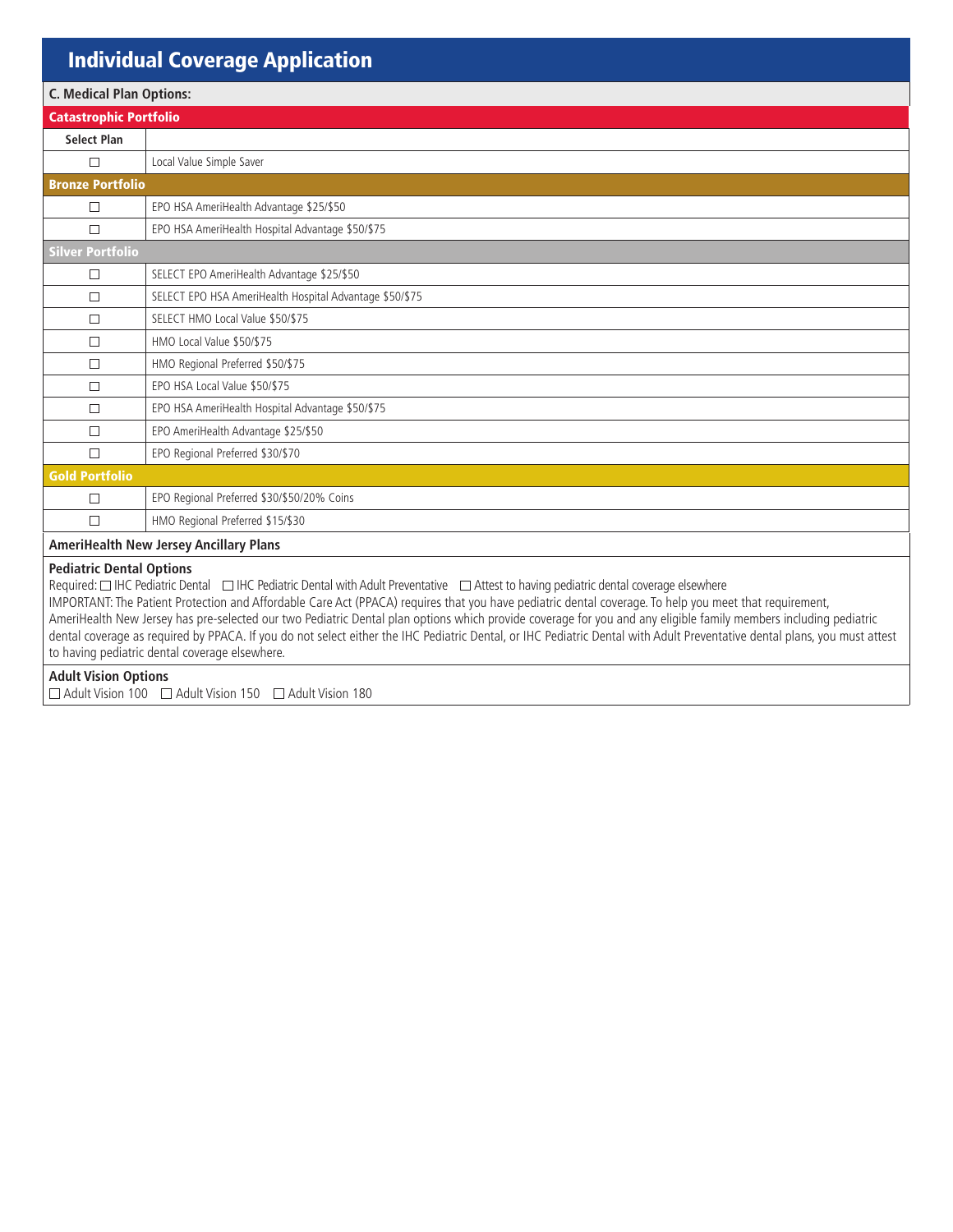## Individual Coverage Application

I

**D. Other Individuals Covered** – Identify individuals other than yourself for whom you are adding/changing/removing coverage. Attach additional pages if necessary, dated and signed by you. Attach proof of disability.

| 1. Spouse/Domestic Partner/<br>Civil Union Partner                                                                                                                                                                              | 2. Child                                                                                                                                              | 3. Child                                                                                                                                                        | 4. Child                                                                                                                                                                                                                       |
|---------------------------------------------------------------------------------------------------------------------------------------------------------------------------------------------------------------------------------|-------------------------------------------------------------------------------------------------------------------------------------------------------|-----------------------------------------------------------------------------------------------------------------------------------------------------------------|--------------------------------------------------------------------------------------------------------------------------------------------------------------------------------------------------------------------------------|
| $\Box$ Add $\Box$ Remove $\Box$ Other                                                                                                                                                                                           | $\Box$ Add $\Box$ Remove $\Box$ Other                                                                                                                 | $\Box$ Add $\Box$ Remove $\Box$ Other                                                                                                                           | □ Add □ Remove □ Other                                                                                                                                                                                                         |
| Name (last, first, MI)                                                                                                                                                                                                          | Name (last, first, MI)                                                                                                                                | Name (last, first, MI)                                                                                                                                          | Name (last, first, MI)                                                                                                                                                                                                         |
| Last                                                                                                                                                                                                                            | Last                                                                                                                                                  | Last                                                                                                                                                            | Last                                                                                                                                                                                                                           |
| First                                                                                                                                                                                                                           | First                                                                                                                                                 | First                                                                                                                                                           | First                                                                                                                                                                                                                          |
| MI                                                                                                                                                                                                                              | ΜI                                                                                                                                                    | MI                                                                                                                                                              | MI                                                                                                                                                                                                                             |
| Birthdate (mm/dd/yyyy)                                                                                                                                                                                                          | Birthdate (mm/dd/yyyy)                                                                                                                                | Birthdate (mm/dd/yyyy)                                                                                                                                          | Birthdate (mm/dd/yyyy)                                                                                                                                                                                                         |
| $\Box$ Male $\Box$ Female                                                                                                                                                                                                       | $\Box$ Female<br>$\square$ Male                                                                                                                       | $\Box$ Male $\Box$ Female                                                                                                                                       | $\Box$ Female<br>$\square$ Male                                                                                                                                                                                                |
| SSN                                                                                                                                                                                                                             | SSN                                                                                                                                                   | SSN                                                                                                                                                             | SSN                                                                                                                                                                                                                            |
| Eliqible for Medicare? $\square$ Yes $\square$ No<br>Covered under Medicare Parts A or B?<br>$\Box$ Yes $\Box$ No<br>Covered under any health coverage?<br>$\Box$ Yes $\Box$ No                                                 | Eligible for Medicare? □ Yes □ No<br>Covered under Medicare Parts A or B?<br>□ Yes □ No<br>Covered under any health coverage?<br>$\Box$ Yes $\Box$ No | Eligible for Medicare? □ Yes □ No<br>Covered under Medicare Parts A or B?<br>$\Box$ Yes $\Box$ No<br>Covered under any health coverage?<br>$\Box$ Yes $\Box$ No | Eligible for Medicare? $\square$ Yes $\square$ No<br>Covered under Medicare Parts A or B?<br>□ Yes □ No<br>Covered under any health coverage?<br>$\Box$ Yes $\Box$ No                                                          |
| <b>Primary Care Provider</b><br>NPI or PCP ID #                                                                                                                                                                                 | <b>Primary Care Provider</b><br>NPI or PCP ID #                                                                                                       | <b>Primary Care Provider</b><br>NPI or PCP ID #                                                                                                                 | <b>Primary Care Provider</b><br>NPI or PCP ID #                                                                                                                                                                                |
| Address and the state of the state of the state of the state of the state of the state of the state of the state of the state of the state of the state of the state of the state of the state of the state of the state of the |                                                                                                                                                       |                                                                                                                                                                 | Address and the state of the state of the state of the state of the state of the state of the state of the state of the state of the state of the state of the state of the state of the state of the state of the state of th |
|                                                                                                                                                                                                                                 |                                                                                                                                                       |                                                                                                                                                                 |                                                                                                                                                                                                                                |
|                                                                                                                                                                                                                                 |                                                                                                                                                       |                                                                                                                                                                 |                                                                                                                                                                                                                                |
| Current Patient? □ Yes □ No                                                                                                                                                                                                     | Current Patient? □ Yes □ No                                                                                                                           | Current Patient? □ Yes □ No                                                                                                                                     | Current Patient? □ Yes □ No                                                                                                                                                                                                    |
| Ob/Gyn Office<br>NPI or PCP ID #                                                                                                                                                                                                | Ob/Gyn Office<br>NPI or PCP ID #                                                                                                                      | Ob/Gyn Office<br>NPI or PCP ID #                                                                                                                                | Ob/Gyn Office<br>NPI or PCP ID #                                                                                                                                                                                               |
|                                                                                                                                                                                                                                 |                                                                                                                                                       |                                                                                                                                                                 |                                                                                                                                                                                                                                |
|                                                                                                                                                                                                                                 |                                                                                                                                                       |                                                                                                                                                                 |                                                                                                                                                                                                                                |
| Current Patient? □ Yes □ No                                                                                                                                                                                                     | Current Patient? □ Yes □ No                                                                                                                           | Current Patient? □ Yes □ No                                                                                                                                     | Current Patient? □ Yes □ No                                                                                                                                                                                                    |
| <b>Dentist Office</b><br>NPI or PCP ID #                                                                                                                                                                                        | <b>Dentist Office</b><br>NPI or PCP ID #                                                                                                              | <b>Dentist Office</b><br>NPI or PCP ID #                                                                                                                        | <b>Dentist Office</b><br>NPI or PCP ID #                                                                                                                                                                                       |
|                                                                                                                                                                                                                                 |                                                                                                                                                       |                                                                                                                                                                 |                                                                                                                                                                                                                                |
| $Zip+4$                                                                                                                                                                                                                         | $Zip+4$                                                                                                                                               | $Zip+4$                                                                                                                                                         | $Zip+4$                                                                                                                                                                                                                        |
| Current Patient? □ Yes □ No                                                                                                                                                                                                     | Current Patient? □ Yes □ No                                                                                                                           | Current Patient? □ Yes □ No                                                                                                                                     | Current Patient? □ Yes □ No                                                                                                                                                                                                    |
| If last name is different from Applicant,<br>please explain                                                                                                                                                                     | If last name is different from Applicant,<br>please explain                                                                                           | If last name is different from Applicant,<br>please explain                                                                                                     | If last name is different from Applicant,<br>please explain                                                                                                                                                                    |
| Home address same as Applicant?<br>□ Yes □ No<br>If NO, complete Section E                                                                                                                                                      | Home address same as Applicant?<br>□ Yes □ No<br>If NO, complete Section E                                                                            | Home address same as Applicant?<br>$\Box$ Yes $\Box$ No<br>If NO, complete Section E                                                                            | Home address same as Applicant?<br>□ Yes □ No<br>If NO, complete Section E                                                                                                                                                     |

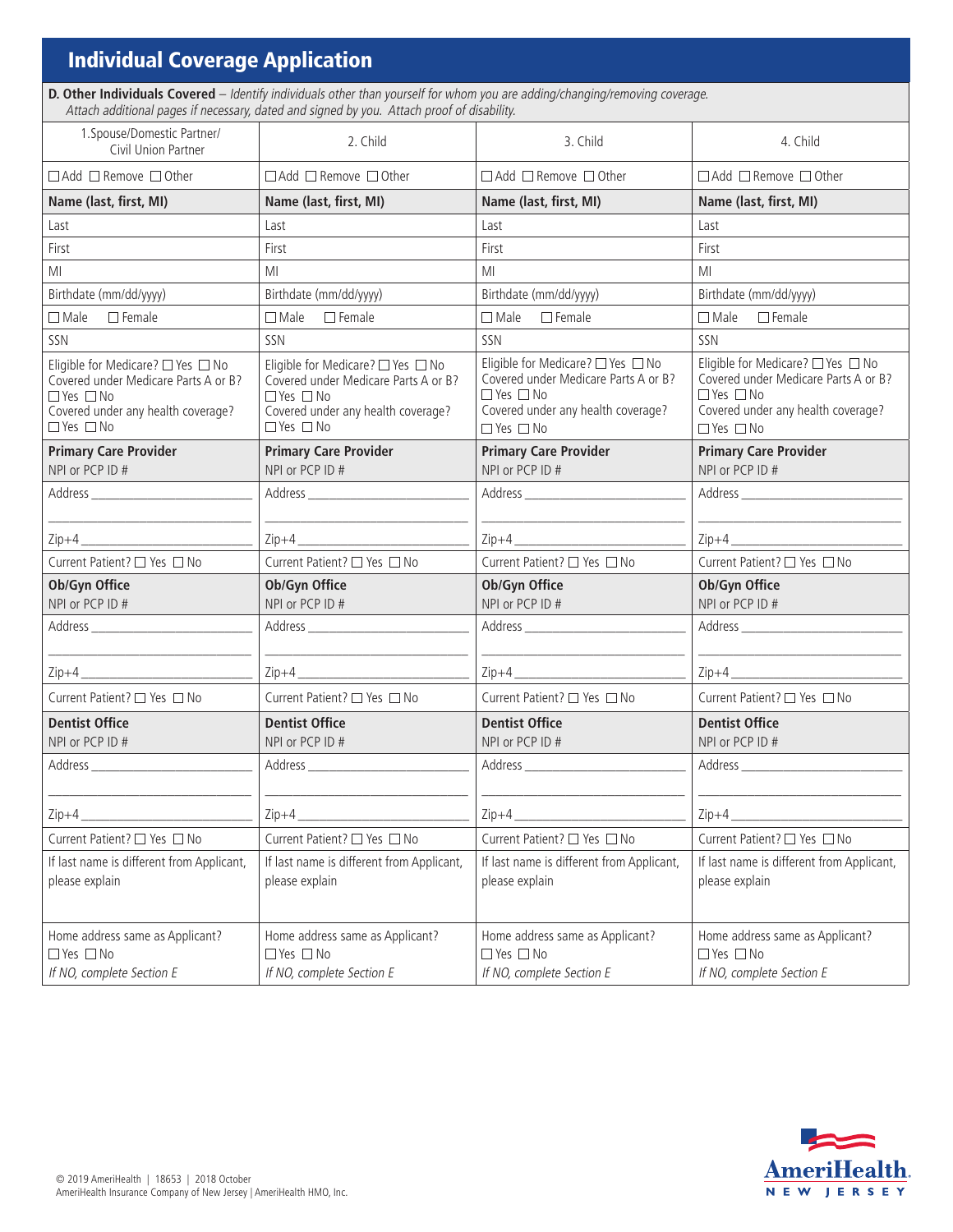| <b>Individual Coverage Application</b>                                                                                                                                                                                                                           |                                                |          |                              |       |  |  |  |  |
|------------------------------------------------------------------------------------------------------------------------------------------------------------------------------------------------------------------------------------------------------------------|------------------------------------------------|----------|------------------------------|-------|--|--|--|--|
| E. Additional Spouse / Civil Union Partner / Domestic Partner Information - If not applicable, please mark as "NA."                                                                                                                                              |                                                |          |                              |       |  |  |  |  |
| Street/Apt                                                                                                                                                                                                                                                       | b. Please explain why the address is different |          |                              |       |  |  |  |  |
| Street/Apt                                                                                                                                                                                                                                                       |                                                |          |                              |       |  |  |  |  |
| City                                                                                                                                                                                                                                                             | Zip Code<br>State                              |          |                              |       |  |  |  |  |
| F. Additional Child Information - Provide information below about children listed in Section D, if they have a different address. If multiple children<br>are at an address, you may list them together. Attach additional pages as necessary, signed and dated. |                                                |          |                              |       |  |  |  |  |
| Name(s)                                                                                                                                                                                                                                                          |                                                |          |                              |       |  |  |  |  |
| Street/Apt                                                                                                                                                                                                                                                       |                                                |          |                              |       |  |  |  |  |
| Street/Apt                                                                                                                                                                                                                                                       |                                                | City     |                              |       |  |  |  |  |
| State                                                                                                                                                                                                                                                            |                                                | Zip Code |                              | Phone |  |  |  |  |
| Reason                                                                                                                                                                                                                                                           |                                                |          |                              |       |  |  |  |  |
| Name(s)                                                                                                                                                                                                                                                          |                                                |          |                              |       |  |  |  |  |
| Street/Apt                                                                                                                                                                                                                                                       |                                                |          |                              |       |  |  |  |  |
| Street/Apt                                                                                                                                                                                                                                                       |                                                | City     |                              |       |  |  |  |  |
| State                                                                                                                                                                                                                                                            |                                                | Zip Code |                              | Phone |  |  |  |  |
| Reason                                                                                                                                                                                                                                                           |                                                |          |                              |       |  |  |  |  |
| G. Race / Ethnicity - Response is appreciated but NOT required!                                                                                                                                                                                                  |                                                |          |                              |       |  |  |  |  |
| Choose a category that most closely describes you $\Box$ American Indian or Alaskan Native $\Box$ Black, not of Hispanic origin<br>$\Box$ Hispanic<br>□ Asian or Pacific Islander<br>□ White, not of Hispanic origin                                             |                                                |          |                              |       |  |  |  |  |
| H. Payment Information - Indicate how you would like to be billed and make payment.                                                                                                                                                                              |                                                |          |                              |       |  |  |  |  |
| $\Box$ Monthly<br>$\Box$ Check<br>□ Money Order                                                                                                                                                                                                                  |                                                |          |                              |       |  |  |  |  |
| I. Applicant's Signature                                                                                                                                                                                                                                         |                                                |          |                              |       |  |  |  |  |
| I represent that all the information supplied in this application is true and complete.<br>I hereby agree to the Conditions of Enrollment set forth in this Enrollment/Change Request form.                                                                      |                                                |          |                              |       |  |  |  |  |
| Signature                                                                                                                                                                                                                                                        |                                                | Date     |                              |       |  |  |  |  |
| J. Broker/General Agent Signature                                                                                                                                                                                                                                |                                                |          |                              |       |  |  |  |  |
| Signature of Preparer                                                                                                                                                                                                                                            |                                                | Date     | $\Box$ NJ Producer License # |       |  |  |  |  |
|                                                                                                                                                                                                                                                                  |                                                |          | $\Box$ NPN                   |       |  |  |  |  |
| General Agent                                                                                                                                                                                                                                                    | Agent ID #                                     |          |                              |       |  |  |  |  |